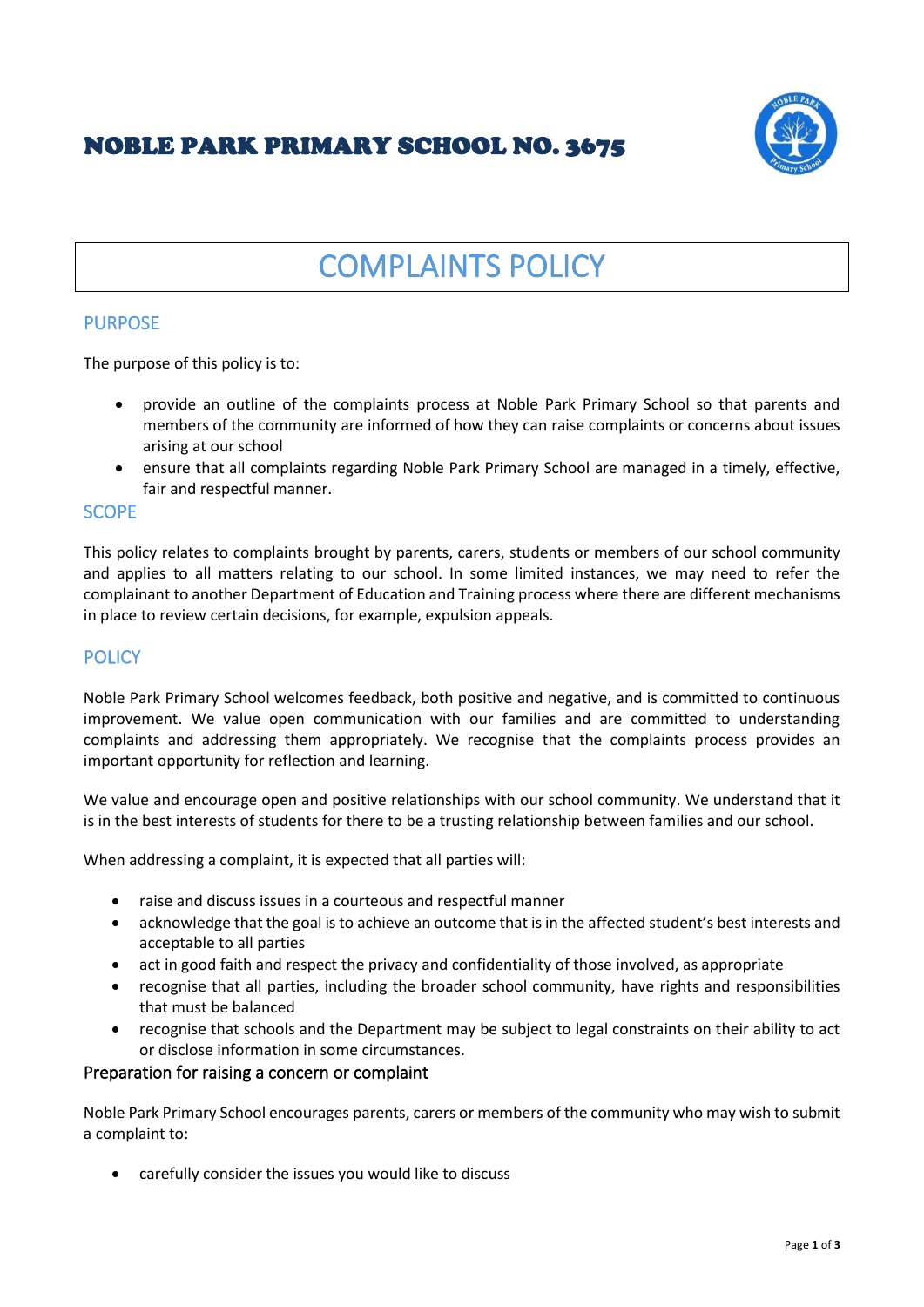- remember you may not have all the facts relating to the issues that you want to raise
- think about how the matter could be resolved
- be informed by checking the policies and guidelines set by the Department and Noble Park Primary School (see "Further Information and Resources" section below).

#### Complaints process

Noble Park Primary School is always happy to discuss with parents/carers and community members any concerns that they may have. Concerns in the first instance should be directed to the child's teacher, Team Leaders, Assistant Principal or Principal, depending on who is the best placed to address and effectively manage the complaint. Where possible, school staff will work with you to ensure that your concerns are appropriately addressed.

In the case of complaints to teachers, parent/carers should not approach the teacher during teaching time. This would preclude any discussion after 8:45am. If a parent/carer has an urgent matter at such times they should visit the office to enquire about making an appointment and or speak with the Principal or Assistant Principal.

When a parent /carer approaches the office with a potentially contentious concern, they should be provided with the DET's Parent Complaint Information Brochure.

Where concerns cannot be resolved in this way, parents or community members may wish to make a formal complaint to the Principal or Assistant Principal, noting that formal complaints should be directed to a member of the school's leadership team.

If a parent/carer would like to make a formal complaint, in most cases, depending on the nature of the complaint raised, our school will first seek to understand the issues and will then convene a resolution meeting with the aim of resolving the complaint together. The following process will apply:

- 1. **Complaint received:** Please either email, telephone or arrange a meeting through the front office with the Assistant Principal or Principal, to outline your complaint so that we can fully understand what the issues are. We can discuss your complaint in a way that is convenient for you, whether in writing, in person or over the phone.
- 2. **Information gathering:** Depending on the issues raised in the complaint, the Principal, Assistant Principal or nominee may need to gather further information to properly understand the situation. This process may also involve speaking to others to obtain details about the situation or the concerns raised.
- 3. **Response:** Where possible, a resolution meeting will be arranged with the Assistant Principal/Principal to discuss the complaint with the objective of reaching a resolution satisfactory to all parties. If after the resolution meeting we are unable to resolve the complaint together, we will work with you to produce a written summary of the complaint in the event you would like to take further action about it. In some circumstances, the Principal may determine that a resolution meeting would not appropriate. In this situation, a response to the complaint will be provided in writing.
- 4. **Timelines:** Noble Park Primary School will acknowledge receipt of your complaint as soon as possible (usually within 48 hours) and will seek to resolve complaints in a timely manner. Depending on the complexity of the complaint, Noble Park Primary School may need some time to gather enough information to fully understand the circumstances of your complaint. We will endeavour to complete any necessary information gathering and hold a resolution meeting where appropriate within 10 working days of the complaint being raised. In situations where further time is required, Noble Park